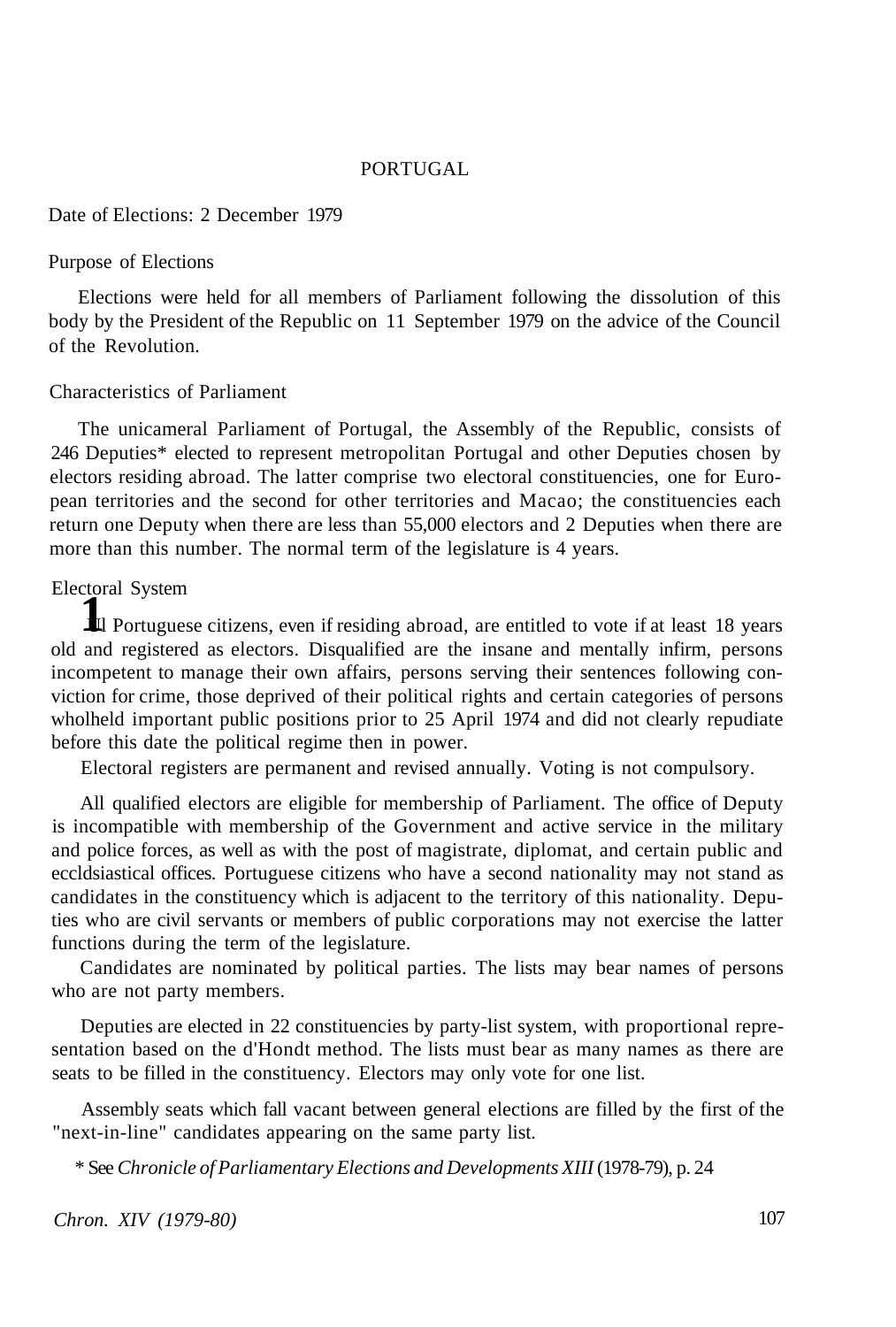General Political Considerations and Conduct of the Elections

The Parliament elected in 1976 would normally have reached the end of its term in 1980. On 13 July 1979, the President of the Republic, General Antonio Ramalho Eanes, announced that he intended to dissolve the Assembly and call new elections. This dissolution was officially carried out on 11 September, the President justifying it in a public speech on the ground that it was urgently necessary to find stable political solutions in view of the manifest impossibility, within the existing parliamentary framework, of achieving a minimum of governmental stability with minority Governments.

This instability was particularly demonstrated by failure of the non-partisan Government of Mr. Alfredo Nobre da Costa that fell on 14 September 1978, three weeks after it came into power, and that of Dr. Carlos Mota Pinto, also non-partisan, which assumed power on 22 November 1978 and fell on 7 June 1979 following motions of censure tabled by the Socialist Party and the Communist Party. These difficulties also reflected the country's economic and financial crises, marked by high unemployment and inflation rates. On 30 July, a non-partisan interim Government entrusted with preparing the elections was named, with Dr. Maria de Lurdes Pintassilgo as Prime Minister.

On polling day, voter turnout was high, reaching 82.87%. The electoral coalition of the Democratic Alliance (AD) comprising the Social Democratic Party (PSD) headed by Dr. Francisco Sa Carneiro, the Centre Democratic Party (CDS), the People's Monarchic Party (PPM) and the Reformists obtained an absolute Assembly majority with 128 seats of the 250; at the preceding elections, the Alliance parties had won 115 of 263 seats. The United People's Alliance (APU) electoral coalition comprising the Portuguese Communist Party led by Mr. Alvaro Cunhal and the People's Democratic Movement also made progress; it won 47 seats as opposed to the 40 for the parties which comprised it at the previous elections. On the other hand, the Socialist Party of Mr. Mario Soares lost 33 seats. Overall, the results marked the first time since 25 April 1974 that one political group had gained an absolute Assembly majority. It was also the first time that centreright parties had defeated all left-wing parties together.

In late 1979, the Prime Minister of the interim Government resigned. Dr. Sa Carneiro was designated Prime Minister and formed a 14-member AD Cabinet made up wholly of civilians; this composition was approved by the President of the Republic on 31 December 1979.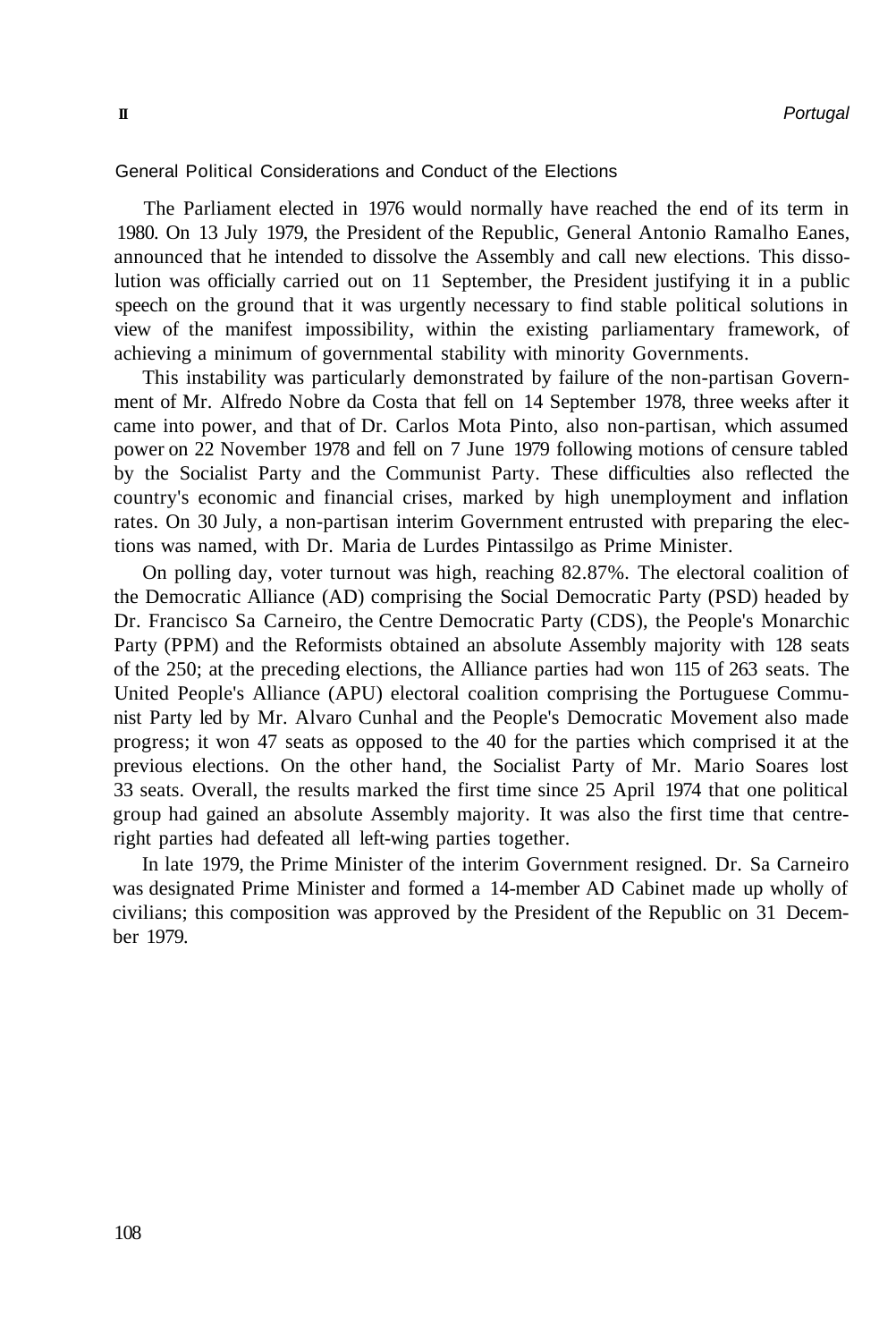# *Portugal* **m**

## **Statistics**

## 1. *Results of the Elections and Distribution of Seats in the Assembly of the Republic*

| Number of registered electors 7,249,346  |  |
|------------------------------------------|--|
| Voters I, $6,007,453$ $(82.87%)$         |  |
| Blank or void ballot papers I am 163,714 |  |
| Valid votes $I \t 5,843,739$             |  |

| Political Group                           | <b>V</b> otes<br>obtained |           | Number<br>of Seats | Number<br>of Seats<br>held at<br><b>Dissolution</b> | Number<br>of Seats<br>won at<br>Previous<br>Elections |
|-------------------------------------------|---------------------------|-----------|--------------------|-----------------------------------------------------|-------------------------------------------------------|
| Democratic Alliance (AD)*                 | 2,554,458                 | 45.52     | $^{\sim}$ 1        |                                                     |                                                       |
| Social Democratic Party                   |                           |           |                    |                                                     |                                                       |
| $(PSb)$ **                                | 141,227*** 2.35***        |           | $7***$             | 38                                                  | 73                                                    |
| Centre Democratic Party                   |                           |           |                    |                                                     |                                                       |
| $(CDS)$ <sup>**</sup>                     | 23,523***                 | $0.39***$ |                    | 41                                                  | 42                                                    |
| Socialist Party (PS) $\ldots$ . 1,642,136 |                           | 27.33     | 74                 | 101                                                 | 107                                                   |
| United People's Alliance                  |                           |           |                    |                                                     |                                                       |
| $(APU)$ ****                              | 1,129,322                 | 18.8      | 47                 | 40                                                  | 40                                                    |
| Portuguese Commu-                         |                           |           |                    |                                                     |                                                       |
| nist Party (PCP)                          |                           |           |                    |                                                     |                                                       |
| People's Democratic                       |                           |           |                    |                                                     |                                                       |
| Movement (MDP).                           |                           |           |                    |                                                     |                                                       |
| People's Democratic Union                 | 130,842                   | 2.18      |                    | 1                                                   |                                                       |
| Independents                              |                           |           |                    |                                                     | $42*$                                                 |
|                                           |                           |           | 250                | 263                                                 | ~263                                                  |

"1979 electoral coalition comprising the Social Democratic Party (PSD), the Centre Democratic Party (CDS), the People's Monarchic Party (PPM) and the Reformists.

\*\* The PSD and CDS fielded separate candidates in the Madeira and the Azores.

\*\*\* In Madeira and the Azores only.

\*\*\*\* 1979 electoral coalition comprising the Portuguese Communist Party (PCP) and the People's Democratic Movement (MDP).

\*\*\*\*\* Deputies who had left the PSD, PS and CDS.